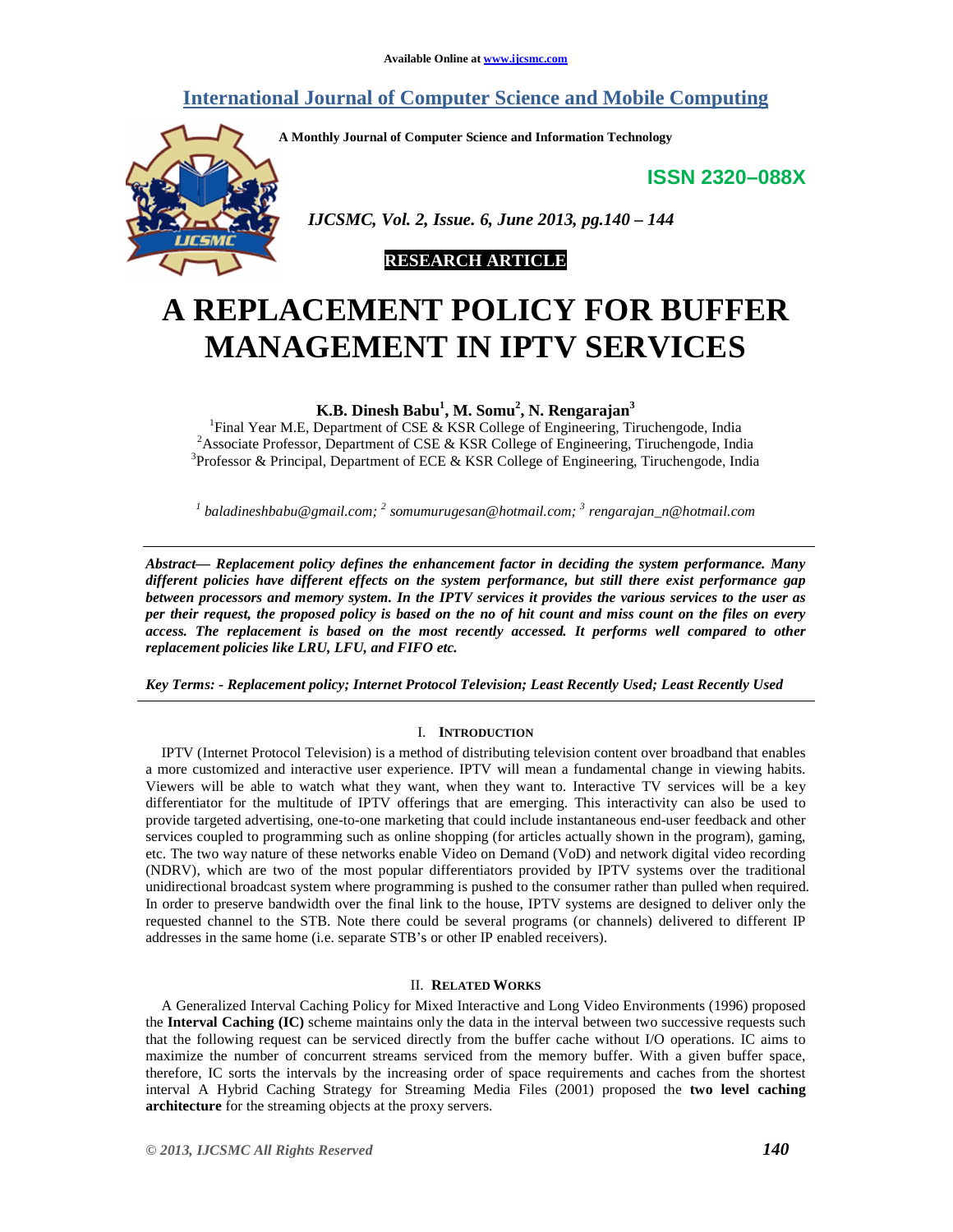They deployed the interval caching scheme at the buffer cache layer and the LFU at the disk cache layer. They showed that this two level caching scheme performs better than previous approaches A Hybrid Buffer Cache Management Scheme for VOD Server (2002) proposed the presented the **HBM (Hybrid Buffer cache Management**) scheme for VOD servers. HBM detects the access pattern of each multimedia file and then employs the interval caching or LRU algorithm appropriately for file accesses**.** Popularity-Aware Interval Caching for Multimedia Streaming Servers (2003) proposed the **PIC (Popularity aware Interval Caching)**  scheme that extends IC by considering different popularity of multimedia objects.

It estimates the popularity of multimedia objects based on the request intervals of each object and exploits the estimated popularity in predicting future request times. PIC extends IC by including predicted intervals in the candidates of caching. Pre-emptive but Safe Interval Caching for Real-time Multimedia System (2003) showed that improving the hit ratio alone is not sufficient to guarantee the hiccup-free service and efficient disk bandwidth utilization in multimedia systems proposed a new caching scheme namely **PSIC (Pre-emptive but Safe Interval Caching)** scheme that provides services with saved disk bandwidth. Caching and Scheduling in NAD-Based Multimedia Servers (2004) proposed the **DIC (Distributed Interval Caching)** scheme which utilizes the on-disk buffers for caching intervals between successive streams for the network attached disk (NAD) architecture.

New Stream Caching Schemes for Multimedia Systems (2005) proposed the **ISC (Iteration Set Caching)** that evolves from the interval caching that dynamically changes the ordering of caching blocks to support variable bit rates. Buffer Management for Heterogeneous Resolution Display in Home VOD Services (2006) proposed the **PRIC (Popularity and streaming Rate aware Interval Caching)** scheme it is a generalized version of PIC to support heterogeneous resolution display in home VOD services. It extends the PIC by considering the different streaming rate of video objects to provide QoS to the heterogeneous appliances. Block Level Buffer Management for Video Streaming Services in ITPV Environments (2010) recently proposed the **B-PIC (Block Level Popularity aware Interval Caching)** scheme retains the prefix blocks of popular objects in the memory buffer even though time progresses and caches the prefix of popular objects before they are actually requested. It reduces the start-up delay of popular object.

In OPT (Optimal) algorithm is an offline replacement algorithm. This algorithm assumes that the entire access sequence is available ahead of time and, therefore cannot be used online. LRU (Least Recently Used) has been used widely for buffer cache management .When the cache is full; it replaces the block that is the least recently used. It is designed to take advantage of the temporal locality exhibited in accesses. MRU (Most Recently Used) MRU replaces the most recently used block. It was designed to deal with situations like sequential scans. LFU (Least Frequently Used) replaces the block that is least frequently used. The frequency of a block is its reference count. FBR (Frequency Based Replacement) algorithm .It considers both recency and frequency to capture the benefit of both LRU and LFU.

It does not increment reference counts in the new section and replaces least frequent blocks in the old section. LRU-k (Least Kth-to-last Reference) algorithm. It replaces the block with the least recent Kth-to-last access. When K is large, it discriminates the frequent and infrequent blocks. When K is small, it removes cold blocks quickly. LFRU (Least Frequently Recently Used) algorithm was used to cover a spectrum of replacement algorithms that include LRU at one end and LFU at the other end. It replaces the blocks that are the least frequently used and not recently used. 2Q (Two queue) the algorithm utilizes one FIFO queue and two LRU lists. On re-reference its likely to be referenced again. LIRS (Low Inter-Reference Recency Set) algorithm. It uses Inter-Reference Recency (IRR) history instead of just access recency for making a replacement decision. Blocks with smaller IRR values are favoured than those with larger IRR values.

#### III. **PROPOSED REPLACEMENT POLICY**

The algorithm proceeds as follows the system contain two parts main cache unit and prefetch unit. The sizes of both the units are fixed. Buffers main cache unit and prefetch unit hold the cached and prefetched data. The size of the whole system is a constant. Each block in the main cache unit has two counters miss and hit. The miss counter gives the total number of non-references to the block and the hit count gives the total number of references to the block while it is resident in the cache. The following are the steps taken on an access to a block. Each block is identified by its block address.

1. If the block is in main cache its hit count is incremented.

2. If the block is in prefetch unit it is brought into the main cache unit. The placement/replacement strategy is as follows. If there are empty slots in the main cache, the block is placed in it Else, the block with the maximum miss count percentage i.e. (miss count / (miss count + hit count)) $*100$  and which is not the most recently accessed is replaced. The hit count of the block is set to one and it is marked as the most recently accessed block.

3. If the block is not in prefetch and main cache, it is fetched from the disk to the main cache. The Replacement policy is same as described in step 2.The hit count of the block is set to one and the Miss count of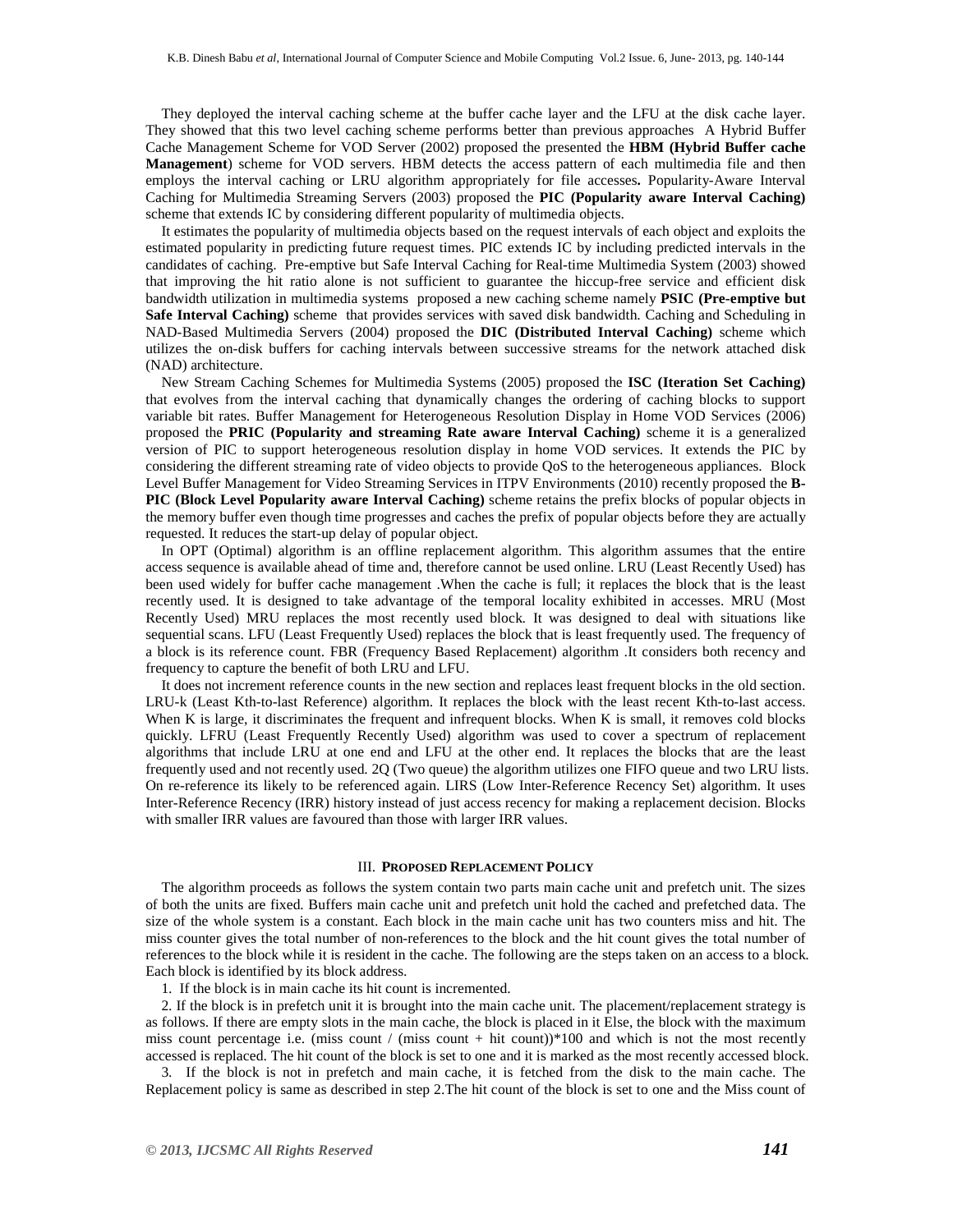the block is set to zero. The next sequential block is fetched into the prefetch unit. The proposed algorithm ensures the following.

1. The number of misses for any two blocks is not the same. This is because blocks are fetched at distinct units of time. While a block is fetched, its hit count is set to one. The incrementing of the miss count takes place when the block is not referenced. Suppose there are two blocks a and b. Let them be fetched at time *t1* and *t*2 respectively. Let  $t1 < t2$ . Then assuming there was only one reference to the miss count of a is  $t2 - t1 - 1$ . The miss count of b will start after *t2.*

2. The proposed algorithm differs from LFU. In Least frequently used, the block that was referenced minimum number of times is replaced. In the proposed algorithm, the block could have maximum number of hits and also misses. Hence it could be replaced though it is most frequently used within the time span of its arrival and current interval.



Figure 1. Organization of buffer and cache steps to fetch an address

For example suppose there is a request for blocks 1, 7, 3, 1, 3, 3, 7, 7, 3, 3, 7, 1. The following table gives the statistics for this address trace. Let there be a request for block number 8. According to LFU, block number 1 will be replaced. According to the proposed algorithm, block number 1 has the highest miss count percentage but it is the most recently accessed. Hence second block with maximum miss count percentage ,that is block number 3, will be replaced where miss count percentage is calculated by the formula: ((miss count)/(miss count  $+$  hit count)) $*100$ .

The table 3.1 shows the comparison of the proposed algorithm with the LFU algorithm and based on the miss count and which is not the most recently accessed is chosen for replacement.

| <b>Block No.</b><br><b>Miss count</b> | <b>Hit count</b> | % Miss count |
|---------------------------------------|------------------|--------------|
| 10                                    |                  | 71.42        |
|                                       |                  | 64.28        |
|                                       |                  | 57.14        |
|                                       |                  |              |

**Table 3.1: Comparison of proposed algorithm with LFU algorithm**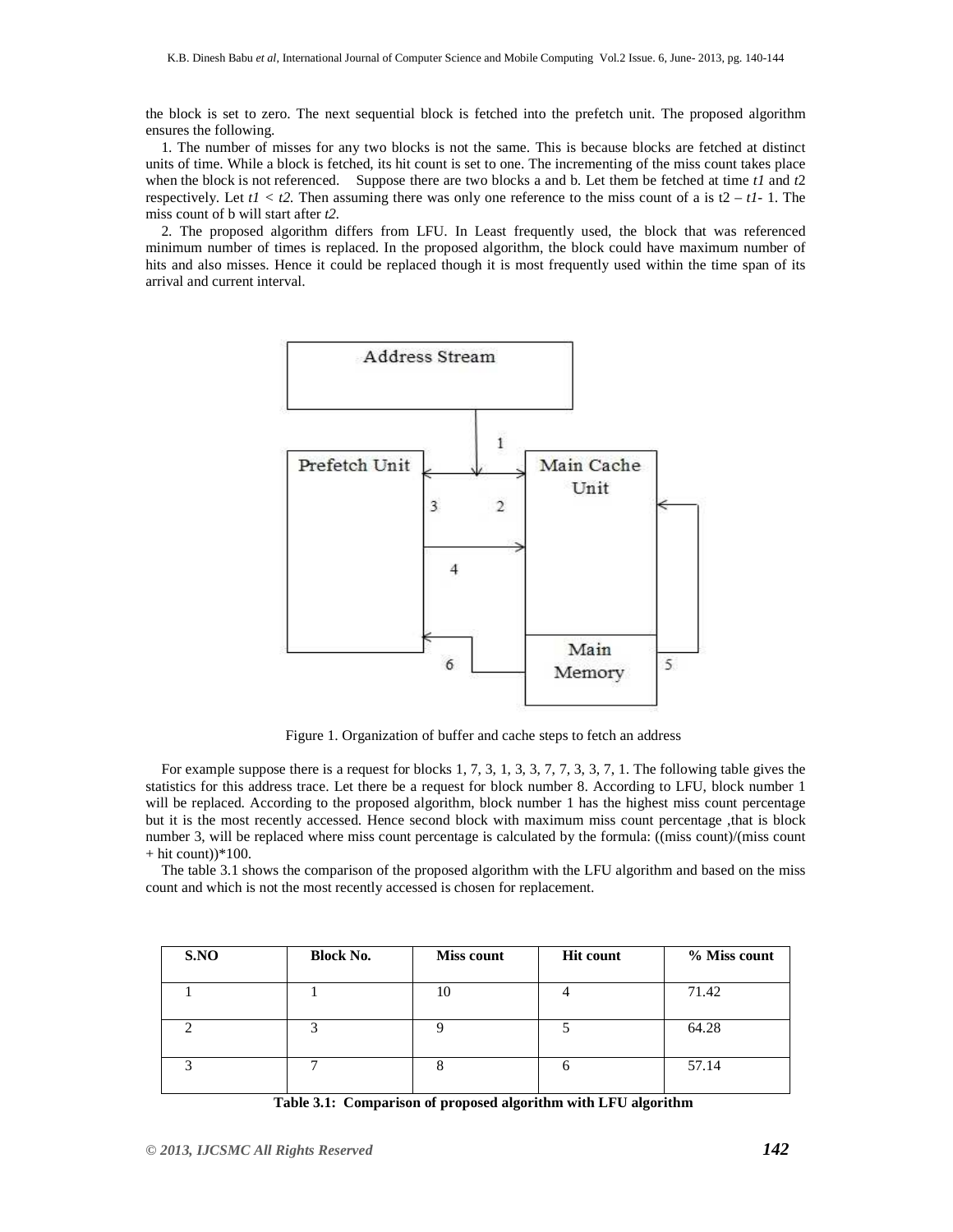3. The proposed algorithm differs from first in first out (FIFO) algorithm. In FIFO, the block that is fetched first is replaced first irrespective of its last time of reference. In the proposed algorithm if the block is the most recently accessed, it is not replaced.

4. The proposed algorithm differs from LRU. In LRU, the least recently used block is placed. In the proposed algorithm it could be the case that the LRU block has lesser misses than others. Hence it won't be replaced in this case.

5. The proposed algorithm differs from MRU. In MRU, the most recently used block is replaced. This is not the case in the proposed algorithm.

#### IV. **IPTV SERVICES**

IPTV brings together the television, internet and telephone. Much like cable or satellite television, IPTV uses a set-top box (STB) that allows viewers to watch hundreds of channels and order movies through video-ondemand (VOD). IPTV uses broadband ADSL, the same technology that delivers high-speed Internet to the computer. This opens the door to much more interactivity and the potential for thousands, as opposed to hundreds, of channels. The table below shows various IPTV services that are provided to the users.

#### **Video on Demand (VOD)**

Video communication is now one of the most important aspects of our lives. Videos are not only for entertainment, but also for education, and information. In particular, video on demand (VOD) has emerged as a base technology for many important new applications such as home entertainment, news on demand, digital libraries, distance learning and electronic commerce, to name but a few. A typical VOD service allows remote users to play back any video from a large collection stored on one or more servers. In response to a service request, a server delivers the specified video to the user in an isochronous data stream. The unit of server capacity required to support the playback of one server stream is referred to as a channel. The number of such channels is determined by the server bandwidth. In its simplest form, delivery of a video stream requires a dedicated channel for each video session. This approach is excessively expensive and nonsalable. To conserve server bandwidth, several users can share a channel simultaneously using multicast.

#### **Personal Video Recorder**

Many IPTV set top boxes will incorporate a Personal Video Recorder (PVR) that will allow programmes and interactive content to be recorded. Viewers will be able to watch one programme while recording another. They'll also be able to use interactive services or video on demand while recording in the background. While watching linear TV programming, viewers will be able to pause and rewind live television. The PVR will be programmed via the Electronic Programme Guide. Intelligent series linking will allow programme episodes to be recorded based on preferences, first-runs, repeats, or all occurrences.

# **Music on Demand**

With IPTV, viewers will be able listen and download their favourite songs. They can request for the latest songs that has been released. The ability to listen and download the songs according the needs of the users and can enjoy the service. The large collection of songs ranging from old to new and popular songs too will be available to the users.

#### **Advertising**

Interactive advertising will extend traditional linear advertising. It will allow advertisers to give product information in the form of an on-screen interactive brochure. This will re-enforce the brand messages and encourage viewer involvement with the product. It will also allow a direct element to be added to any TV campaign, with responses being captured from viewers.

#### **Communication Services**

The two-way nature of an IPTV connection makes it ideal for providing person-to-person communication services. Instant messaging services will allow viewers to 'chat' via text messages while continuing to watch TV. Video conferencing over television will allow virtual family gatherings when family members are spread across the world. Services will be used both as stand-alone applications, and as add-ons to programming. Friends will be able to chat while watching a programme 'together' in different locations. Phone-in shows will be able to display callers, linked directly from their home.